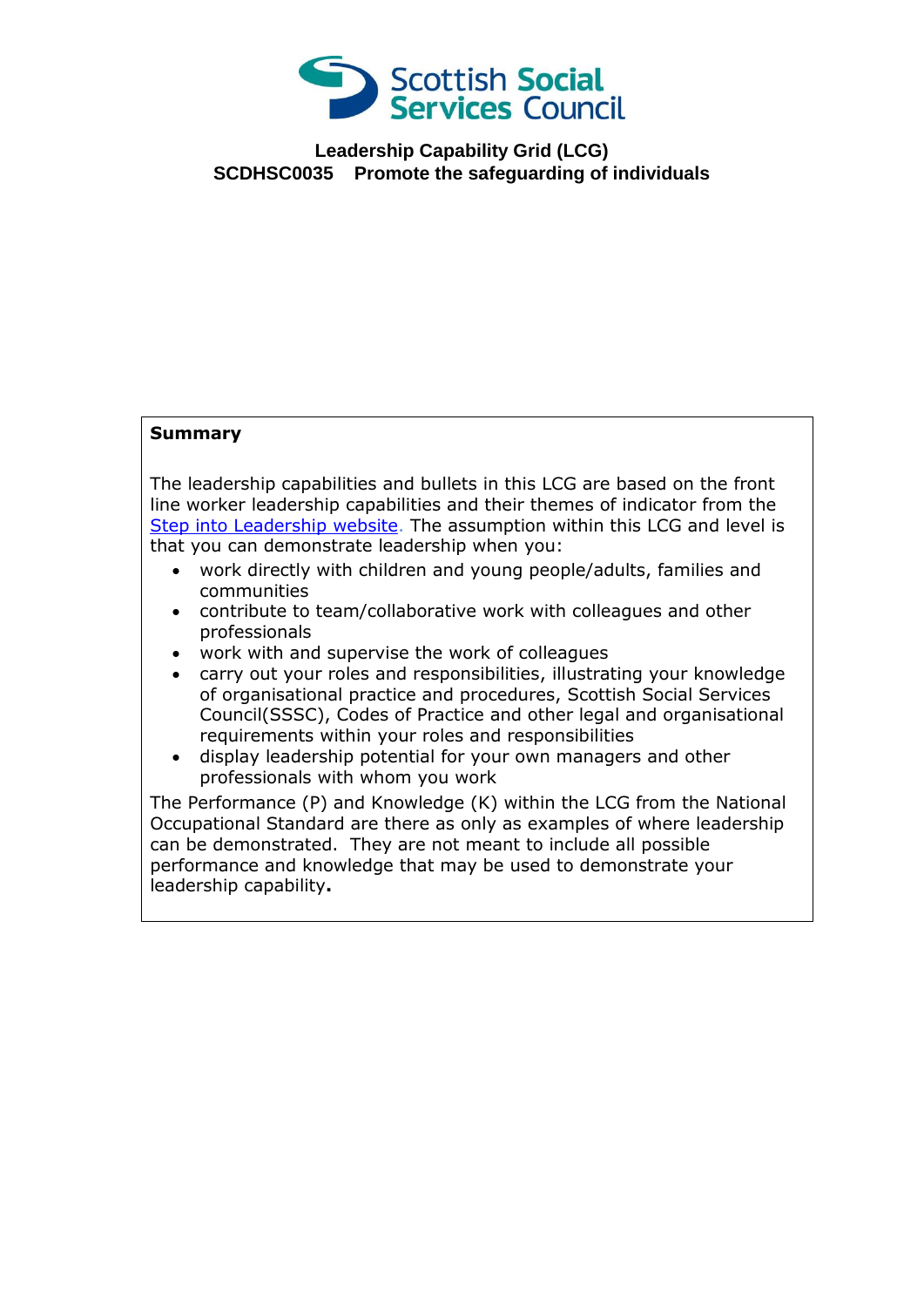

## **Leadership Capability Grid (LCG) SCDHSC0035 Promote the safeguarding of individuals**

| Leadership<br>capabilities                 | When promoting the safeguarding of individuals you can demonstrate<br>leadership capabilities by:                                                                                                                                                                                                                                                                                                                                                                                                                                                                                                                                                                                                                                           |
|--------------------------------------------|---------------------------------------------------------------------------------------------------------------------------------------------------------------------------------------------------------------------------------------------------------------------------------------------------------------------------------------------------------------------------------------------------------------------------------------------------------------------------------------------------------------------------------------------------------------------------------------------------------------------------------------------------------------------------------------------------------------------------------------------|
| <b>Vision</b>                              | Providing a vision for those with whom you work and your organisation<br>when you:<br>• See how best to make a difference when promoting the safeguarding of<br>individuals (P5-7, 13-14, 19, 21-33; K1-5,11,16,24-25)<br>Communicate and promote ownership of the vision when working with<br>$\bullet$<br>others (P12-14, 19-21 24-33, K20), and recording and reporting (P11,<br>K33)<br>Promote social service values through active participation and<br>$\bullet$<br>personalisation (P1-6, 13-18, 24-33; K 1-5, 11, 13-19; 28, 30, 35, 39-<br>40)<br>See the bigger picture when demonstrating knowledge and practice of<br>organisational, local and national policies and procedures (P1-6,12,18;<br>K6, 8-9, 26-27, 32-35, 39-40) |
| Self-<br>leadership                        | Displaying self leadership when you:<br>Demonstrate and adapt leadership when promoting the safeguarding of<br>individuals (P7-11,13-14,16,19-33; K23,28,30,31) and supporting<br>individuals to challenge practice (P32) and make complaints (P33)<br>Improve own leadership by seeking advice (P12; K20,31) and self-<br>reflection $(K23)$<br>Take intelligent risks (P10, 13-14,17,23,26,30-33; K14-19,39-41) and<br>protect yourself (K41)<br>• Demonstrate and promote resilience (P8-9, 12-14, 22-23, 24-33; K3, 4,<br>18-19,28-31,39,41)<br>Challenge discrimination and oppression $(P7, 12, 22-23, 32-33; K 1, 4,$<br>28-31,39-40)                                                                                                |
| <b>Motivating</b><br>and inspiring         | Motivating and inspiring others when you:<br>• Inspire people by personal example $(P7, 12, 22-33; K14-20, 30-31, 41)$<br>• Recognise and value the contribution of others (P12-14, 20-21, 24-33;<br>K $9-10,20, 30-31,39,40$<br>• Support the creation of a learning and performance culture (P1-7,28-33<br>$;$ K16-20,23,28,30-31)                                                                                                                                                                                                                                                                                                                                                                                                        |
| <b>Empowering</b>                          | Empowering people when you:<br>Enable leadership at all levels ( $P28-33$ ; K8-9,16-20)<br>• Support the creation of a knowledge and management culture (P28-33;<br>$K16-20,23; 40)$<br>Promote professional autonomy (P29; K16-20, 28-31)<br>Involve people in development and improvement ( $P$ 29-33; K16-20, 28)                                                                                                                                                                                                                                                                                                                                                                                                                        |
| <b>Collaborating</b><br>and<br>influencing | Collaborating and influencing when you:<br>Promote partnership working (P12,13-33; K11,14-20,28,40)<br>• Influence people (P12, 29-33; K11,14-20, 28, 30)<br>Understand and value the perspectives of others ( $P12,13-33$ ; K8-9,11,<br>14-20,28,30,39)                                                                                                                                                                                                                                                                                                                                                                                                                                                                                    |